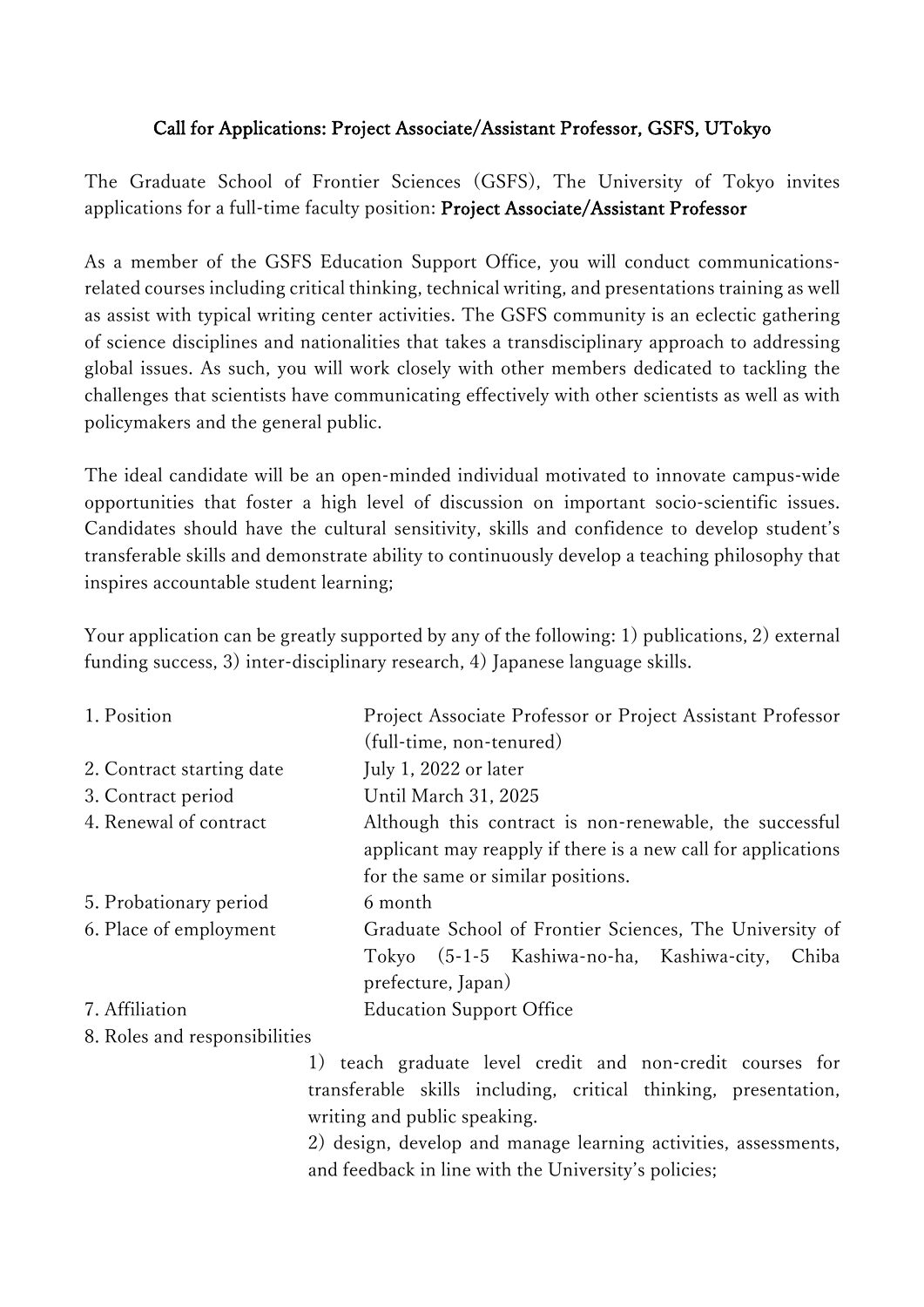|                           | 3) work closely with the International Liaison Office to prepare      |
|---------------------------|-----------------------------------------------------------------------|
|                           | Japanese students to study or do internships abroad as well as        |
|                           | assist with student orientations, student exchange programs and       |
|                           | document proofreading;                                                |
|                           | 4) work closely with the Kashiwa International Office to provide      |
|                           | English language consulting and participate in activities that        |
|                           | support the wellbeing of international students;                      |
|                           | 5) actively participate in administrative meetings and seminars       |
|                           | and join School/Faculty committees as required;                       |
| 9. Working conditions     | As prescribed by University regulations: Discretionary Labor          |
|                           | System for Professional Work.                                         |
| 10. Overtime work         | Not applicable                                                        |
| 11. Days off              | Sundays, Saturdays, holidays prescribed in the National Holiday       |
|                           | Act, December 29 to January 3 of the following year, and other        |
|                           | days specifically designated as days off                              |
| 12. Paid leave            | Provided in accordance with the University's regulations              |
| 13. Compensation          | Basic salary is to be calculated according to the candidate's past    |
|                           | performance in accordance with The University of Tokyo's              |
|                           | Salary Regulation. Transportation allowance to be provided in         |
|                           | accordance with the University's regulations                          |
| 14. Social Insurance      | Ministry of Education, Culture, Sports, Science and Technology        |
|                           | (MEXT) Mutual Society of Health Insurance (Monbukagakusho -           |
|                           | kyosai) and other labor insurance in accordance with the              |
|                           | University's regulations.                                             |
| 15. Payday                | 17 <sup>th</sup> day of each month.                                   |
| 16. Qualifications        | - Exceptional communications and teaching skills.                     |
|                           | - Exceptional command of English for graduate level research and      |
|                           | instruction.                                                          |
|                           | -Experience in teaching graduate students from<br>diverse             |
|                           | socioeconomic, cultural, and academic backgrounds.                    |
|                           | -Completed a Master's degree or higher.                               |
| 17. Application documents |                                                                       |
|                           | Interested persons should submit all documents listed:                |
|                           | 1) Curriculum Vitae in The University of Tokyo's format,              |
|                           | downloadable at https://www.u-tokyo.ac.jp/en/about/jobs.html          |
|                           | 2) List of categorized publications (1. Peer-reviewed journal papers, |
|                           | 2. Books, and 3. Others.)                                             |
|                           | 3) Two statements written in English explaining: i) the relevance of  |
|                           | your education and professional experience for this position, and     |

ii) your motivation and how you intend to contribute to the GSFS's